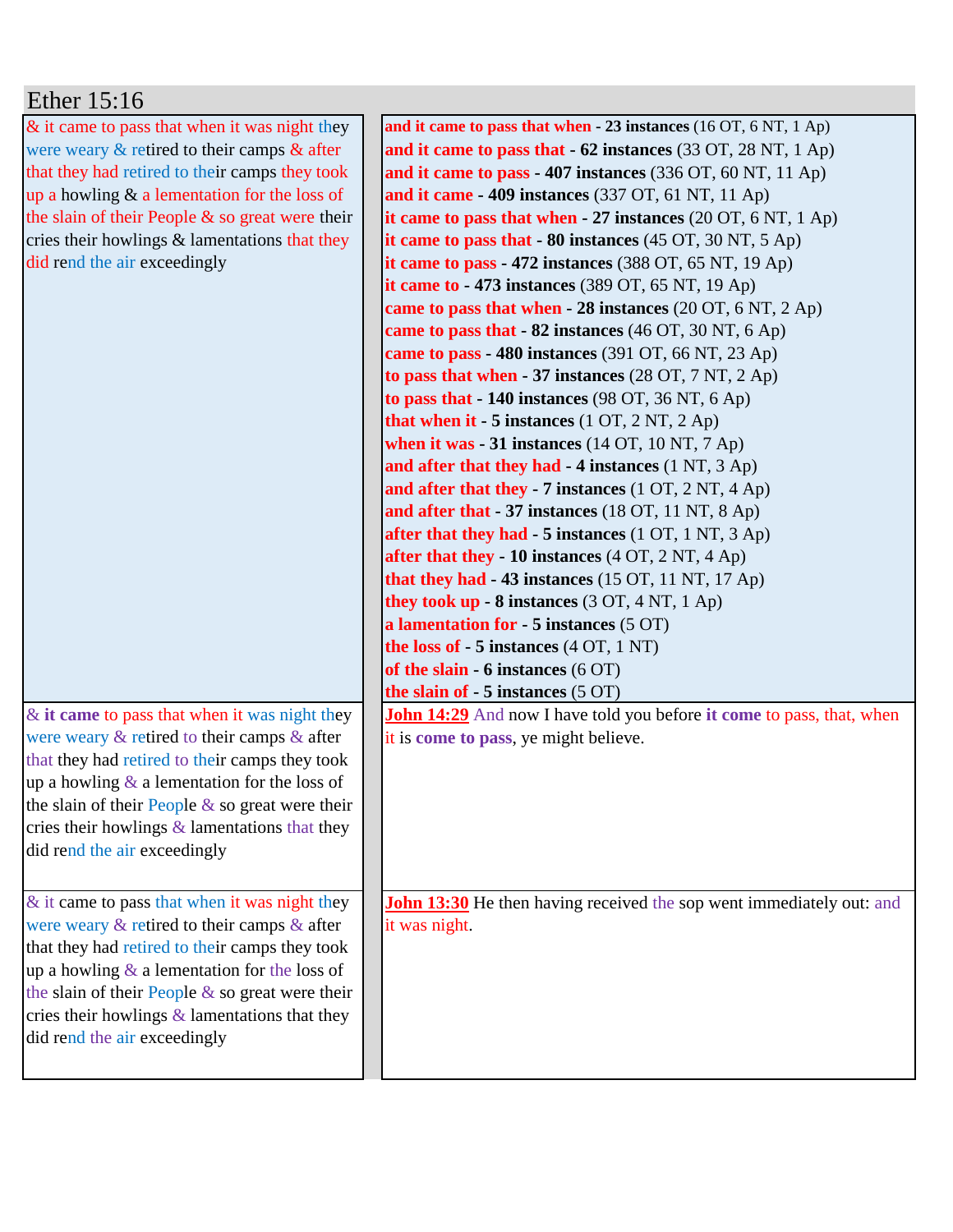| $\&$ it came to pass that when it was night they<br>were weary $\&$ retired to their camps $\&$ after<br>that they had retired to their camps they took<br>up a howling $\&$ a lementation for the loss of<br>the slain of their People & so great were their<br>cries their howlings & lamentations that they<br>did rend the air exceedingly      | 2 Samuel 17:2 And I will come upon him while he is weary and weak<br>handed, and will make him afraid: and all the people that are with him<br>shall flee; and I will smite the king only:                              |
|-----------------------------------------------------------------------------------------------------------------------------------------------------------------------------------------------------------------------------------------------------------------------------------------------------------------------------------------------------|-------------------------------------------------------------------------------------------------------------------------------------------------------------------------------------------------------------------------|
| $&$ it came to pass that when it was night they<br>were weary $\&$ retired to their camps $\&$ after<br>that they had retired to their camps they took<br>up a howling $\&$ a lementation for the loss of<br>the slain of their People $\&$ so great were their<br>cries their howlings $\&$ lamentations that they<br>did rend the air exceedingly | 2 Samuel 23:10 He arose, and smote the Philistines until his hand was<br>weary, and his hand clave unto the sword: and the LORD wrought a<br>great victory that day; and the people returned after him only to spoil.   |
| $&$ it came to pass that when it was night they<br>were weary $&$ retired to their camps $&$ after<br>that they had retired to their camps they took<br>up a howling $\&$ a lementation for the loss of<br>the slain of their People $\&$ so great were their<br>cries their howlings & lamentations that they<br>did rend the air exceedingly      | Wisdom 18:2 But for that they did not hurt them now, of whom they had<br>been wronged before, they thanked them, and besought them pardon for<br>that they had been enemies.                                            |
| & it came to pass that when it was night they<br>were weary $&$ retired to their camps $&$ after<br>that they had retired to their camps they took<br>up a howling $\&$ a lementation for the loss of<br>the slain of their People $\&$ so great were their<br>cries their howlings & lamentations that they<br>did rend the air exceedingly        | Revelation 18:21 And a mighty angel took up a stone like a great<br>millstone, and cast it into the sea, saying, Thus with violence shall that<br>great city Babylon be thrown down, and shall be found no more at all. |
| & it came to pass that when it was night they<br>were weary $&$ retired to their camps $&$ after<br>that they had retired to their camps they took<br>up a howling $&$ a lementation for the loss of<br>the slain of their People & so great were their<br>cries their howlings & lamentations that they<br>did rend the air exceedingly            | <b>Ezekiel 19:1</b> Moreover take thou up a lamentation for the princes of<br>Israel,                                                                                                                                   |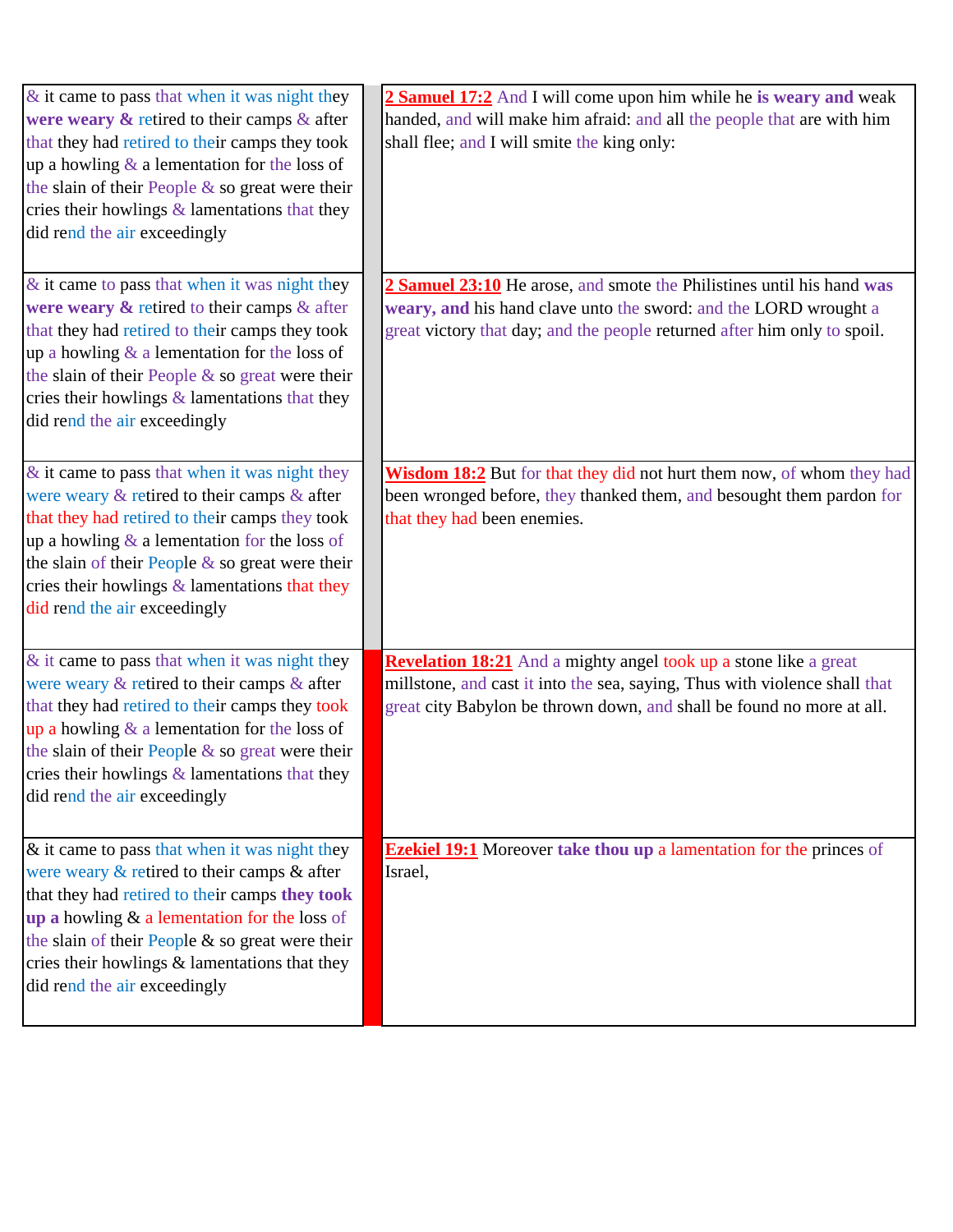| $\&$ it came to pass that when it was night they<br>were weary $&$ retired to their camps $&$ after<br>that they had retired to their camps they took<br>up a howling $&$ a lementation for the loss of<br>the slain of their People & so great were their<br>cries their howlings $&$ lamentations that they<br>did rend the air exceedingly  | <b>Jeremiah 6:26</b> O daughter of my people, gird thee with sackcloth, and<br>wallow thyself in ashes: make thee mourning, as for an only son, most<br>bitter lamentation: for the spoiler shall suddenly come upon us.                                                                                                      |
|------------------------------------------------------------------------------------------------------------------------------------------------------------------------------------------------------------------------------------------------------------------------------------------------------------------------------------------------|-------------------------------------------------------------------------------------------------------------------------------------------------------------------------------------------------------------------------------------------------------------------------------------------------------------------------------|
| & it came to pass that when it was night they<br>were weary $&$ retired to their camps $&$ after<br>that they had retired to their camps they took<br>up a howling $\&$ a lementation for the loss of<br>the slain of their People $\&$ so great were their<br>cries their howlings $&$ lamentations that they<br>did rend the air exceedingly | <b>Exodus 21:19</b> If he rise again, and walk abroad upon his staff, then shall<br>he that smote him be quit: only he shall pay for the loss of his time, and<br>shall cause him to be thoroughly healed.                                                                                                                    |
| $\&$ it came to pass that when it was night they<br>were weary & retired to their camps & after<br>that they had retired to their camps they took<br>up a howling $\&$ a lementation for the loss of<br>the slain of their People $\&$ so great were their<br>cries their howlings & lamentations that they<br>did rend the air exceedingly    | <b>Esther 9:16</b> But the other Jews that were in the king's provinces<br>gathered themselves together, and stood for their lives, and had rest from<br>their enemies, and slew of their foes seventy and five thousand, but they<br>laid not their hands on the prey,                                                       |
| & it came to pass that when it was night they<br>were weary $&$ retired to their camps $&$ after<br>that they had retired to their camps they took<br>up a howling $\&$ a lementation for the loss of<br>the slain of their People & so great were their<br>cries their howlings $&$ lamentations that they<br>did rend the air exceedingly    | <b>Leviticus 20:17</b> And if a man shall take his sister, his father's daughter,<br>or his mother's daughter, and see her nakedness, and she see his<br>nakedness; it is a wicked thing; and they shall be cut off in the sight of<br>their people: he hath uncovered his sister's nakedness; he shall bear his<br>iniquity. |
| & it came to pass that when it was night they<br>were weary $&$ retired to their camps $&$ after<br>that they had retired to their camps they took<br>up a howling $\&$ a lementation for the loss of<br>the slain of their People $\&$ so great were their<br>cries their howlings & lamentations that they<br>did rend the air exceedingly   | Haggai 2:14 Then answered Haggai, and said, So is this people, and so<br>is this nation before me, saith the LORD; and so is every work of their<br>hands; and that which they offer there is unclean.                                                                                                                        |